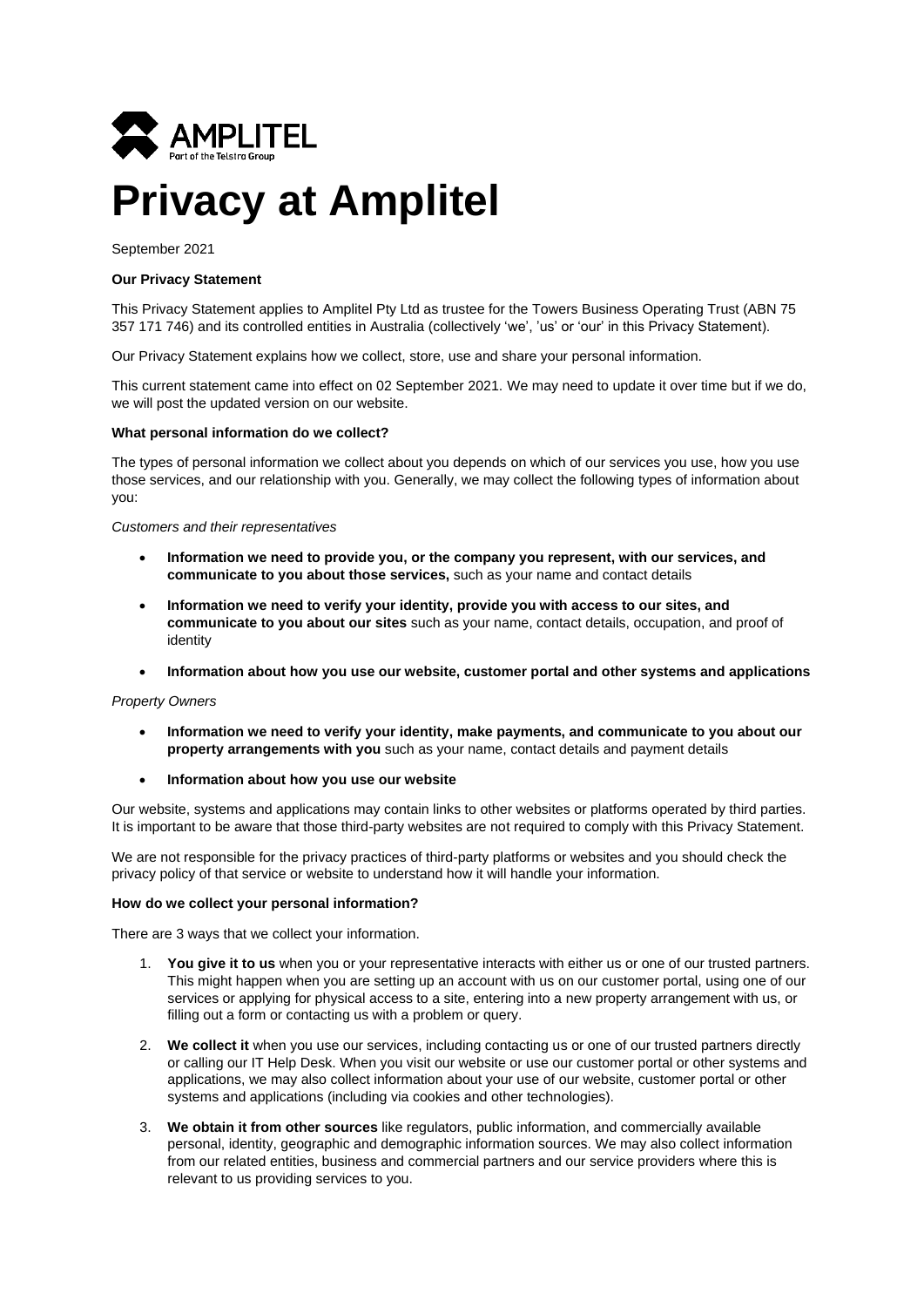We understand that you might not want to give us particular personal information. If so, that may mean we are not able to provide you, or the company you represent, with our services, grant you physical access to our sites or make payments to you (Property Owners).

# **How do we store your personal information?**

We may store your information in hard copy or electronic format and keep it in storage facilities that we own and operate ourselves or that are owned and operated by our service providers.

We use a combination of technical solutions, security controls and internal processes to help us protect your information and our network from unauthorised access and disclosure.

We aim to ensure that personal information is kept as current as possible and that irrelevant or excessive data is deleted or made anonymous as soon as reasonably possible. However, we might need to keep some personal information for a longer period of time to comply with our legal and regulatory obligations and for other legitimate business reasons.

# **How do we use your personal information?**

- **To provide services** to you We may use your personal information to provide services to you and to conduct our business.
- **Administration** We may use your personal information to help us properly manage the services we provide to you, deal with your enquiries and to maintain and update our records. For example, we need to be able to verify your identity in order to grant you physical access to our sites. We will also use your information for charging and billing and to identify breaches of our terms and conditions of service.
- **Communication**  We need to be able to communicate with you. We might do this via phone, email, SMS, our website, our customer portal and any of our systems and applications.
- **Improvement** We are constantly working to not only maintain and improve our services and processes but to develop new ones. We may use your information in a number of ways to help us do this (e.g. to monitor website use, quality and performance, and to operate, maintain, develop, test and upgrade our systems and infrastructure, including our customer portal and ordering system).
- **Compliance** We may be required or permitted by law to collect or use your personal information in certain circumstances.

# **Who do we share your personal information with?**

We may share your information with other parties who provide services to us, including suppliers, agents, partners and contractors that assist us with our business processes and provide our services.

These services include:

- Providing, managing or administering your service including customer enquiries and support services
- Installation, maintenance and repair services, where those services have a direct impact on you or the company you represent (e.g. structure maintenance that impacts the equipment owned by you or one of our customers)
- Fraud, crime or misconduct identification, investigation and prevention services

We may also share your information with:

- Your authorised representatives or advisers
- If you are an authorised representative of one of our customers, their other authorised representatives
- Other parties when you ask us to do so or when you consent to that disclosure for the purposes of fraud, crime or misconduct identification, investigation and prevention services
- Our business or commercial partners and other businesses we work with, including other members of the Telstra group of companies
- Law enforcement and national security agencies, and other government and regulatory authorities as required or permitted by law